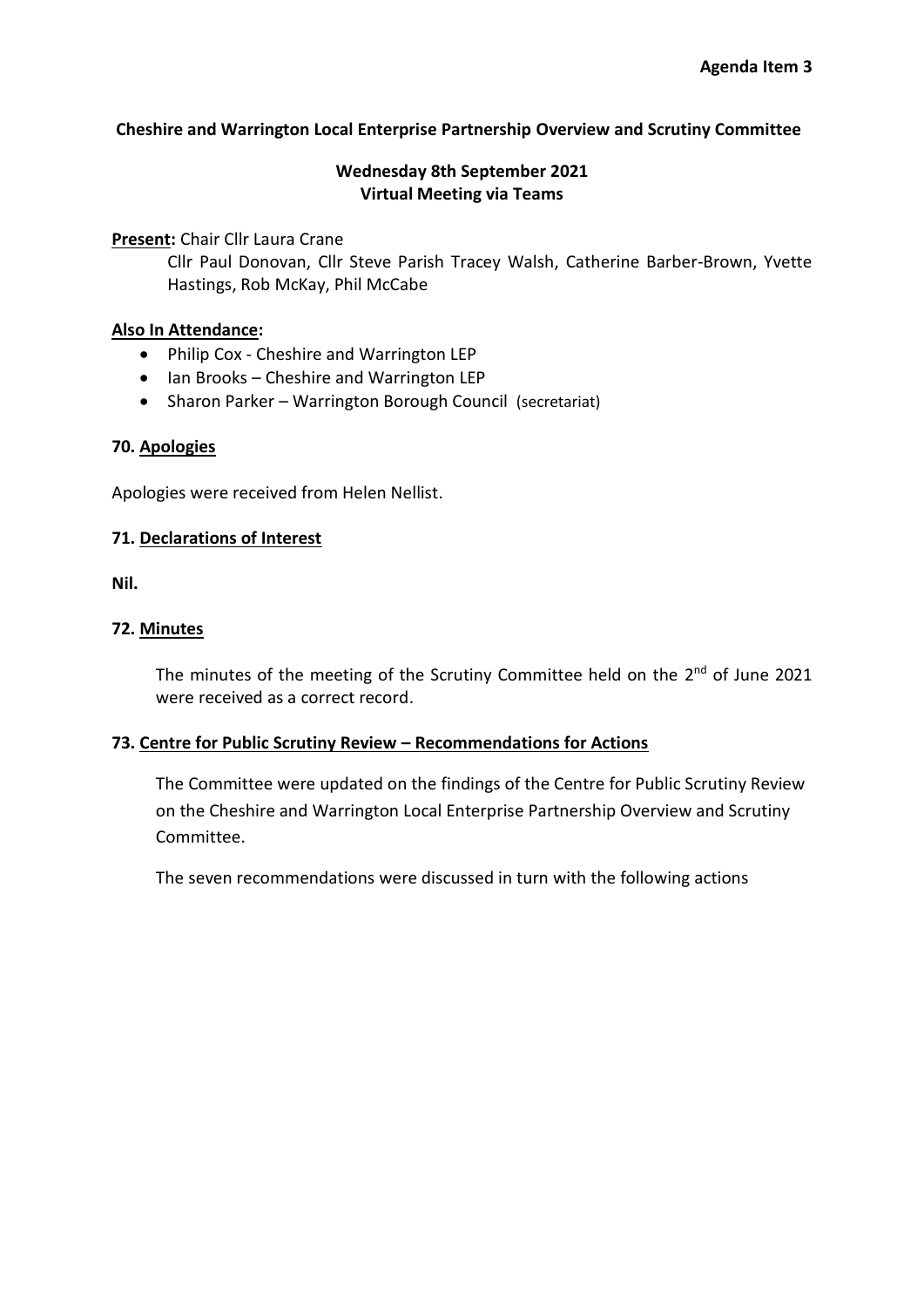|  | Rec1             | To develop a deeper training &<br>induction plan for committee members                                           | Training in general - picked up via the presentations that were given at each<br>meeting.<br>Additional skills such as questioning skills could be provided via the CfPS but also<br>look at case studies of good scrutiny and how they did else where? SP to look at.<br>Task & Finish Group to look at training including induction - interest from Chair<br>and CBB - discuss at Dec meeting. |
|--|------------------|------------------------------------------------------------------------------------------------------------------|--------------------------------------------------------------------------------------------------------------------------------------------------------------------------------------------------------------------------------------------------------------------------------------------------------------------------------------------------------------------------------------------------|
|  | Rec <sub>2</sub> | To increase the importance and<br>prominence of work programming and<br>member involvement in its<br>development | Review work programmes of each individual body so not missing potential areas and<br>try and have forward visibility of what is coming up. Go back through to see if there<br>is anything missing and also review the current work programme of the Committee<br>to see if anything can come off.                                                                                                |
|  | Rec3             | To build relationships between the<br>main board and scrutiny committee                                          | Members of the Board are attending the Scrutiny Committee (Two attended the<br>September meeting). The Chair of the Scrutiny Committee is also attending the<br><b>Board meeting</b>                                                                                                                                                                                                             |
|  | Rec4             | To trial task and finish groups                                                                                  | Potentially going to set up a Training and Induction Task & Finish Group.                                                                                                                                                                                                                                                                                                                        |
|  | Rec5             | To consider membership of the<br>committee, increasing the challenge it<br>provides                              | Have already reviewed and increased the small business sector but what about the<br>larger business sector, third sector and pressure groups such as health watch?                                                                                                                                                                                                                               |
|  | Rec <sub>6</sub> | To consider formalising the feedback<br>loop                                                                     | Committee very keen to be note where the committee have identified an area of<br>concern and see what the impact of this has been.                                                                                                                                                                                                                                                               |
|  | Rec7             | To assess recommendations and actions<br>in a year                                                               | Review in 12 months.                                                                                                                                                                                                                                                                                                                                                                             |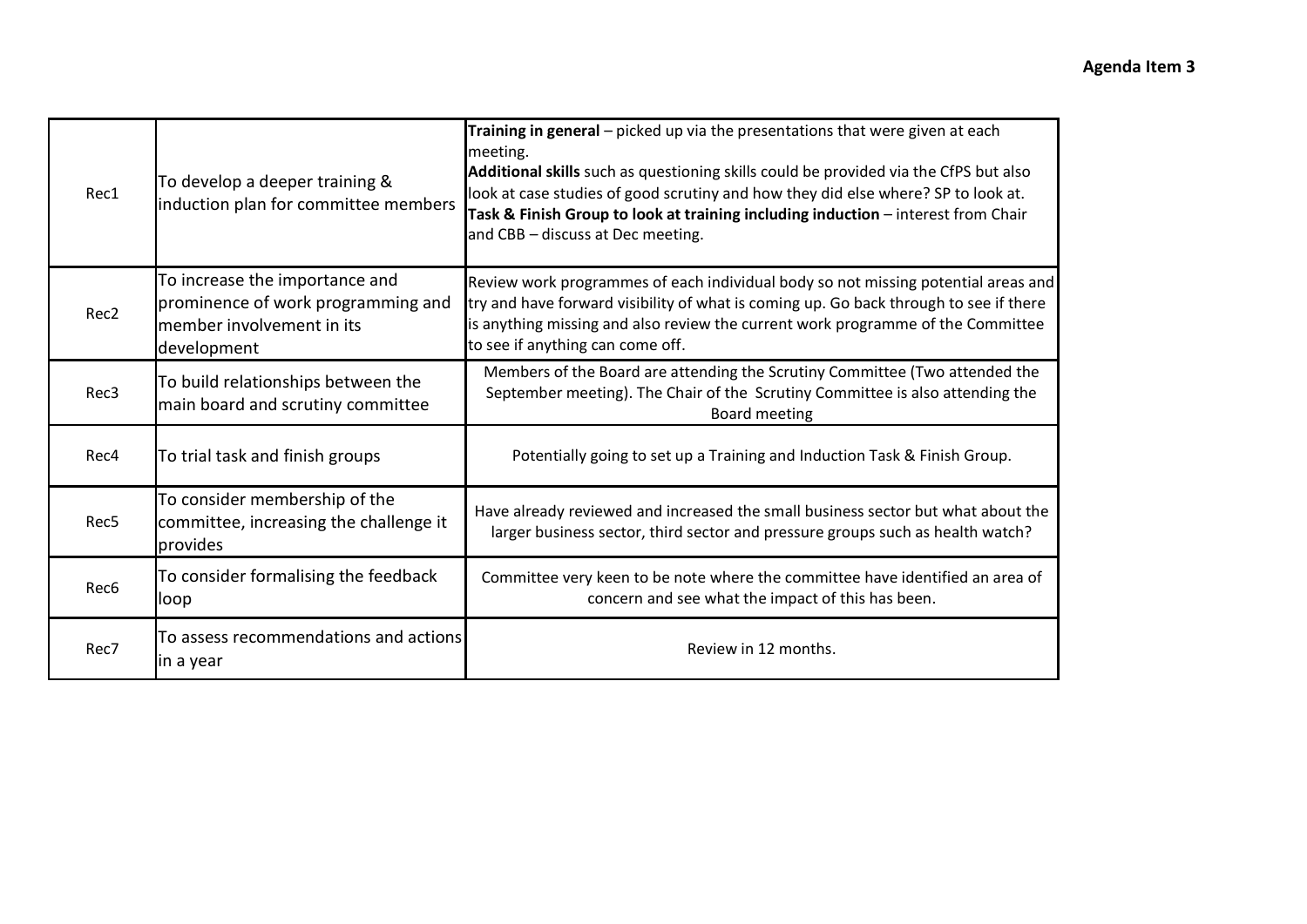## **74. Business Growth Board**

Alice Choi and officers provided an overview of the Business Growth Committee:

- **Relevant support officers and structure**
- **Progress over the last year including** new chair/members, more strategic approach, peer network responsibility, Covid business recovery strategy, commissioned work on improving export and leading work on investment and expansion.
- **Responsibilities and decisions**  oversight of Growth Hub, Business Growth Strategic Leadership, mechanism to support strategic vision and leadership, matching business demand to the supply of business support and ensuring strong private sector leadership/representation and public sector support.
- **Selected 2021/22 KPIs**
- **Key themes of healthy, sustainable, inclusive and growing which were split into goals under each theme.**

**Further work requested by the Committee**

**Ref 21/09 1**

**How do you know what the impact has been? Can a KPI tell you this? What is the quality of support provided to businesses?(CBB)** 

# **75. Employers Skills and Education Board**

The following points were noted;

- **Governance Structure**
- **Key activities of the Employers' Skills and Education Board included** leading the education strategy and delivery programme, developing a digital skills action plan, inspiring young people about new technologies and career opportunities, engaging with partners to influence national policies, commissioning data and labour market analysis and encourage and facilitate collaboration between local colleges and other partners.
- **Key priorities**  young people, employers and economically inactive and unemployed
- **Key decisions**  skills report, data and labour market intelligence workplan, pledge, accelerate, local growth fund skills inverstments and jobs portal and support for online job fairs.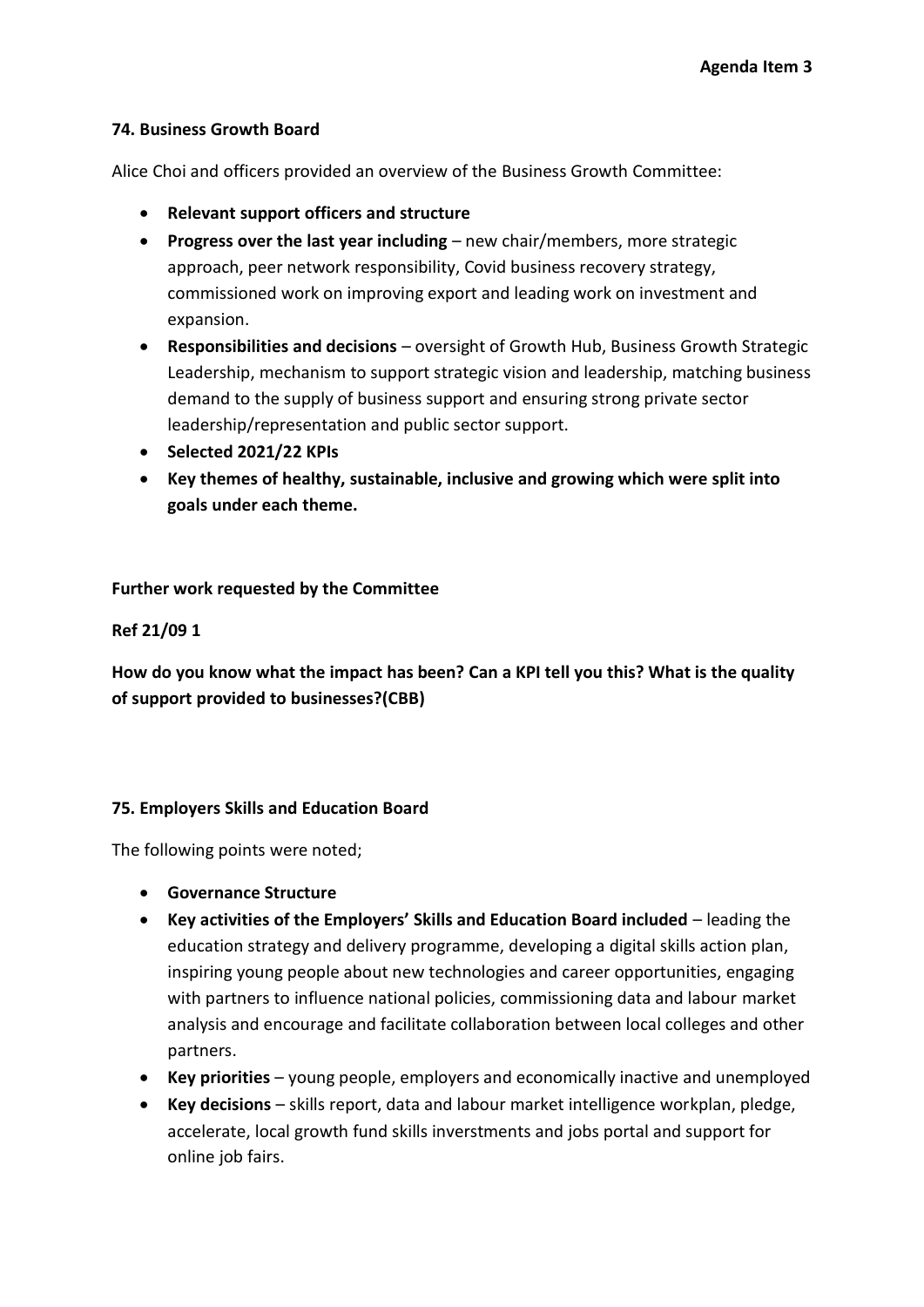- **Influencing and informing others**  data and labour market information has been used by – pledge partners, local colleges and other training providers, jobs portal and local partners.
- **Work programme for the next 12 months set out in the Skills Report and Action Plan.**
- **Key challenges –** changing nature of the labour market, 1000 hard to fill vacancies, deficit of 7000 level 3 skills, gap betweenthe achievements of the young people in receipt of free school meals and those not is too big, where young people live links to their level of attainment and gender disparities.
- **Key performance indicators –** more young people studying subjects in demand, address the gap in attainment, 7k more with level 3 qualifications, address gender disparities, 2500 kickstart placements by December 2021.
- **Skills to deliver Cheshire and Warrington's vision for growth, inclusion, sustainability and health.**

**Further work requested by the Committee**

**Ref 21/09 2**

**Care workers – it is hard to fill these vacancies and hard to recruit to but are there representatives of this important area on the LEP structure? (CBB)** 

**Ref 21/09 3**

**HS2 – to what extent are you relying on it to bring in skills to the area or take them away? CBB**

**Ref 21/09 4**

**HS2 – more detailed discussion on the impact on all LEP topics? CBB**

**Ref 21/09 5**

**Warrington West Station – Cllr S Parish - –"as the LEP put a few million pounds into Warrington West station, it might be right for the LEP to query whether under present proposals it had got best value?**

**Warrington is badly affected by the Manchester Rail Recovery Proposals (and other bits of Cheshire to a lesser extent) and the Task Force seems to be controlling what happens to services well beyond the troublesome Castlefield corridor. Attached is my summary for the TfN Scrutiny Committee on Thursday. Stockport and Chester / Helsby / Frodsham also lose direct services to Manchester Airport but that may be from other factors. "**

The example of Warrington West new station (WAW)

Built with "third party" funding – i.e. public money rather than railway money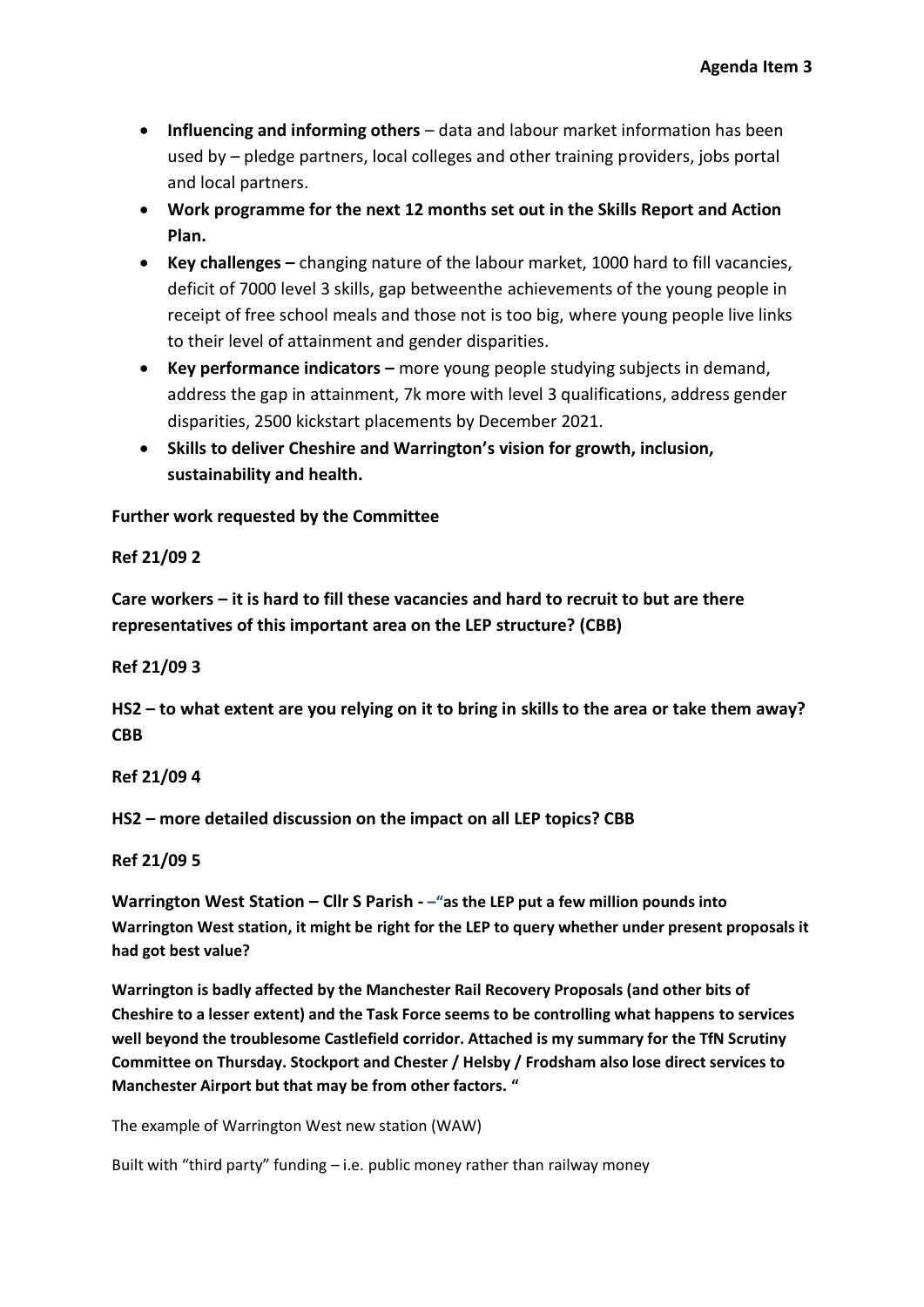£20.5m (from initial estimate of £12m) – DfT, LEP, Warrington BC

Business case of 2 trains per hour; Northern franchise bid offered 3 tph

Opened December 2019 with 2 tph because of timetabling (and modelling that said 2 tph would not impact on the Castlefield corridor congestion but 3 tph would)

Service reduced to 1 tph during lockdown (withdrawal of Liverpool-Warrington-M/c Airport express)

2 tph reinstated this week (6 September 2021)

Proposal that Northern relinquish their Airport service (one of the 2tph at Warrington West) for Trans Pennine Express to take the slot

Spring 2021: Manchester Rail Recovery Task Force propose options that severely affect Warrington including splitting the local Manchester-Liverpool services at Warrington Central (WAC), which would leave WAW with only 1tph to without a change at WAC. WAC-Manchester would have only 1tph stopping service (plus 1 fast and 1 semi-fast)

Summer 2021: TPE publish West Coast Mainline draft timetables for May 2022 (now postponed) and include a draft timetable for their Southern (Hope Valley) route.

That proposes that TPE's Cleethorpes to Manchester Airport service (under the Covid timetable already terminating at Manchester Piccadilly) would run to Liverpool with extra stops at Urmston and Irlam to replace the second local train between Manchester and Warrington – but it excludes the stop at WAW of Northern's existing Airport service

This would mean the new £20m station would have no direct train to Manchester (the main destination) outside peak hours

TPE seem to be saying the Manchester Task Force can dictate where they stop their trains

Who gave the Task Force these powers to control TOCs' operational and commercial interests, or have they just assumed the powers?

Stopping at WAW has no impact on other trains, just a 3 min later arrival and 3 min later departure from Liverpool. That does cut down the turn round time, and it's been suggested that extra time may be needed to recover from delays on westbound services (i.e. before getting to Manchester) – but if it's not a punctual service before getting to Manchester, it doesn't sound wise to put it through the Castlefield corridor, where the problems are mostly caused by trains arriving late at Manchester

Local publicity in Warrington: Chapelford could lose regular direct service to Manchester | Warrington Guardian

The LEP reported that there were no contractual relationships regarding the services. This could be a matter that the Scrutiny Committee wished to review.

#### **64. Public Participation**